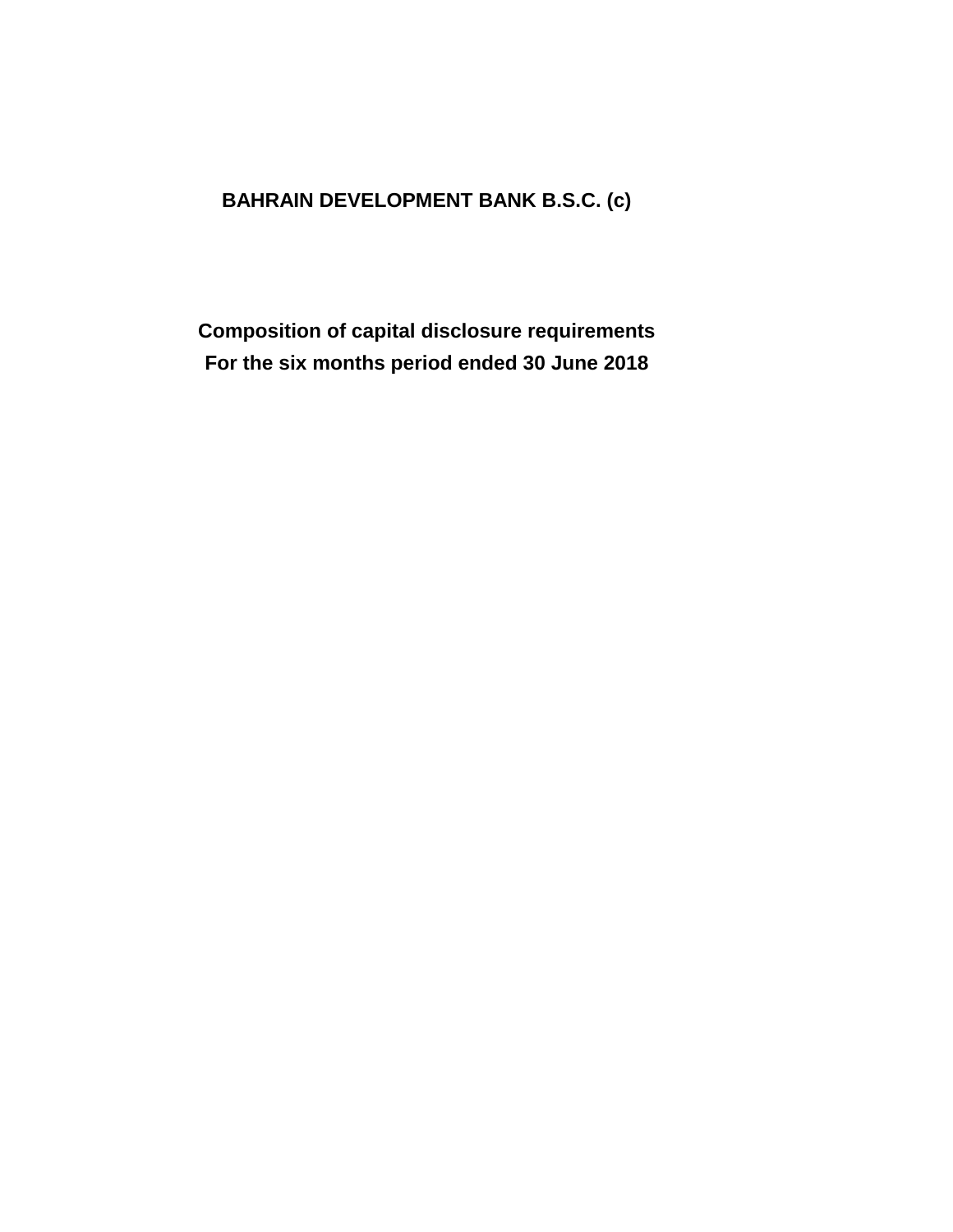|                                                                                     | Page no |  |
|-------------------------------------------------------------------------------------|---------|--|
| Balance sheet under the regulatory scope of consolidation - Step 1                  |         |  |
| Reconcilation of published financial balance sheet to regulatory reporting - Step 2 | 2       |  |
| <b>Composition of Capital Common Template (transition) - Step 3</b>                 | $3 - 4$ |  |
| Disclosure template for main feature of regulatory capital instruments              | 5       |  |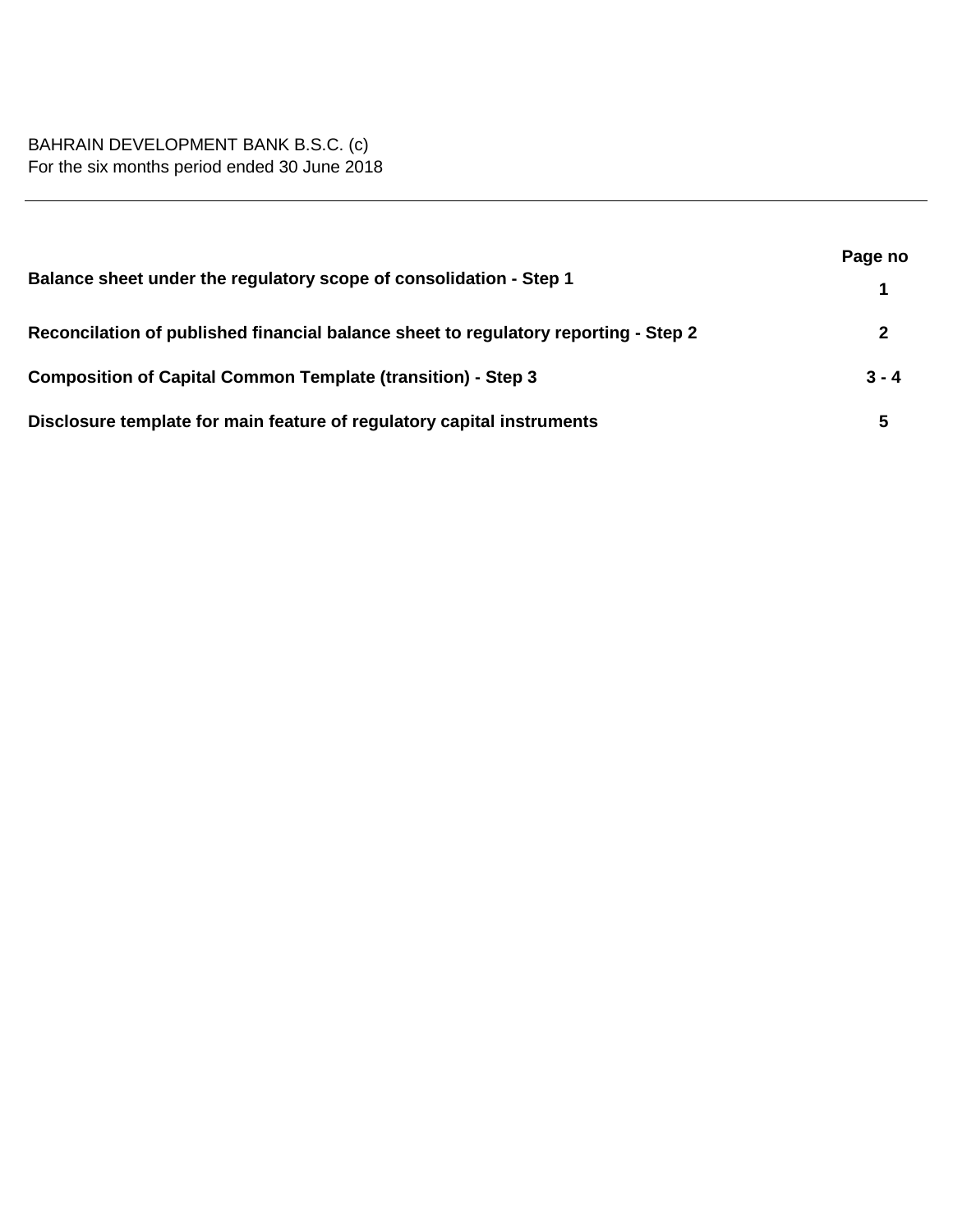### **PD 2 : Reconciliation of regulatory capital**

### **Step 1: Disclosure of Balance Sheet under Regulatory scope of Consolidation**

This step in not applicable to the Bank since the scope of regulatory consolidation and accounting consolidation is identical.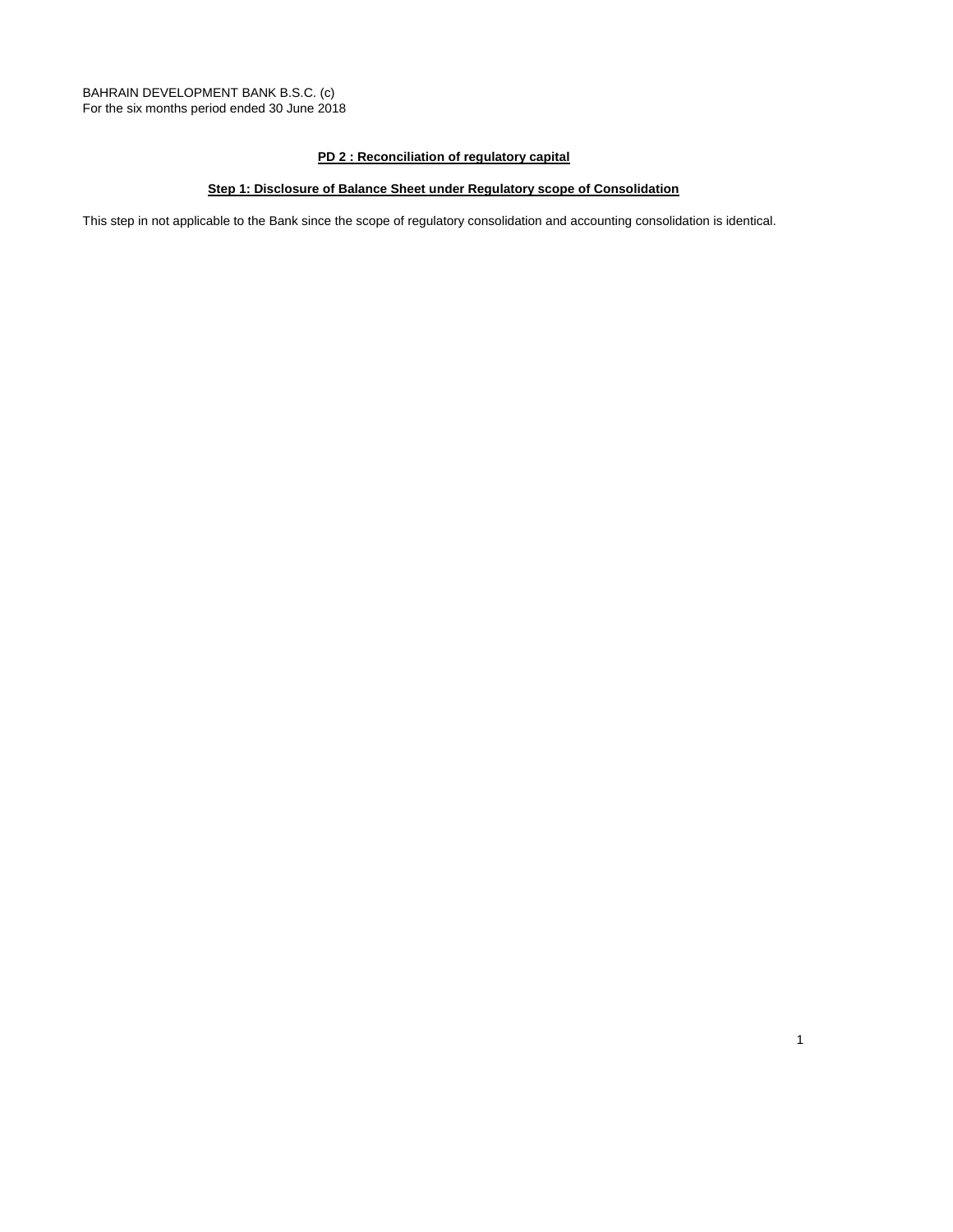#### BAHRAIN DEVELOPMENT BANK B.S.C. (c) For the six months period ended 30 June 2018

#### **Step 2: Expansion of the Balance Sheet under Regulatory scope of Consolidation PD 2 : Reconciliation of regulatory capital (continued)**

|                                                                                                              | Balance sheet as in<br>published financial<br>statements | <b>Consolidated PIR</b><br>data |
|--------------------------------------------------------------------------------------------------------------|----------------------------------------------------------|---------------------------------|
| <b>Assets</b>                                                                                                |                                                          |                                 |
| Cash and balances at central banks                                                                           | 2.294                                                    | 2.294                           |
| Placements with banks and other financial institutions                                                       | 18,179                                                   | 18,374                          |
| Investment securities                                                                                        | 22.862                                                   | 22.862                          |
| Investments in associates                                                                                    | 259                                                      | 259                             |
| <b>Total Investment</b>                                                                                      | 23,121                                                   | 23,121                          |
| of which:                                                                                                    |                                                          |                                 |
| Significant investments in capital of financials insitutions exceeds the 10% of CET1                         |                                                          |                                 |
| Amount in excess of 10% of CET1 to be deducted                                                               |                                                          |                                 |
| Amount in excess of 10% of CET1 to be deducted in year 1                                                     |                                                          |                                 |
| Investment property                                                                                          | 11,818                                                   | 11,818                          |
| Loans and advances                                                                                           | 103,211                                                  | 104,791                         |
| of which: General loan loss provision which qualify as capital                                               | 2,001                                                    | 2,001                           |
| Prepayments, accrued income and other assets                                                                 | 2,575                                                    | 2.801                           |
| Property, plant and equipment                                                                                | 1,508                                                    | 1,508                           |
| <b>Total assets</b>                                                                                          | 162,706                                                  | 164,707                         |
| Liabilities                                                                                                  |                                                          |                                 |
| Deposits from banks and other financial institutions                                                         | $\blacksquare$                                           | $\blacksquare$                  |
| Customer accounts                                                                                            | 39,819                                                   | 39,819                          |
| <b>Term Loans</b>                                                                                            | 48,782                                                   | 48.782                          |
| Repurchase agreements and other similar secured borrowing                                                    |                                                          |                                 |
| Derivative financial instruments                                                                             |                                                          |                                 |
| Accruals, deferred income and other liabilities                                                              | 5.266                                                    | 5.266                           |
| <b>Total liabilities</b>                                                                                     | 93,867                                                   | 93,867                          |
| <b>Shareholders' Equity</b>                                                                                  |                                                          |                                 |
| Paid-in share capital                                                                                        | 65,000                                                   | 65,000                          |
| Shares under employee share incentive scheme                                                                 |                                                          |                                 |
| <b>Total share capital</b>                                                                                   | 65,000                                                   | 65,000                          |
| of which amount eligible for CET1                                                                            |                                                          | 65,000                          |
| of which amount eligible for AT1                                                                             | $\overline{\phantom{a}}$                                 |                                 |
| Retained earnings                                                                                            | (1,015)                                                  | (1,015)                         |
| Statutory reserve                                                                                            | 1.186                                                    | 1.186                           |
| <b>Other Reserve</b>                                                                                         | 4,048                                                    | 4,048                           |
| General reserve                                                                                              |                                                          |                                 |
| Share premium                                                                                                |                                                          |                                 |
| Donations and charity reserve                                                                                |                                                          |                                 |
| General loan loss provision which qualify as capital                                                         |                                                          | 2,001                           |
| Available for sale revaluation reserve                                                                       | (362)                                                    | (362)                           |
| Share of Available for sale revaluation reserve relating to associates not considered for regulatory capital |                                                          |                                 |
| Minority interest in subsidiaries' share capital                                                             | (18)                                                     | (18)                            |
| Total shareholders' equity                                                                                   | 68.839                                                   | 70.840                          |
| Total liabilities & Shareholders' Equity                                                                     | 162.706                                                  | 164.707                         |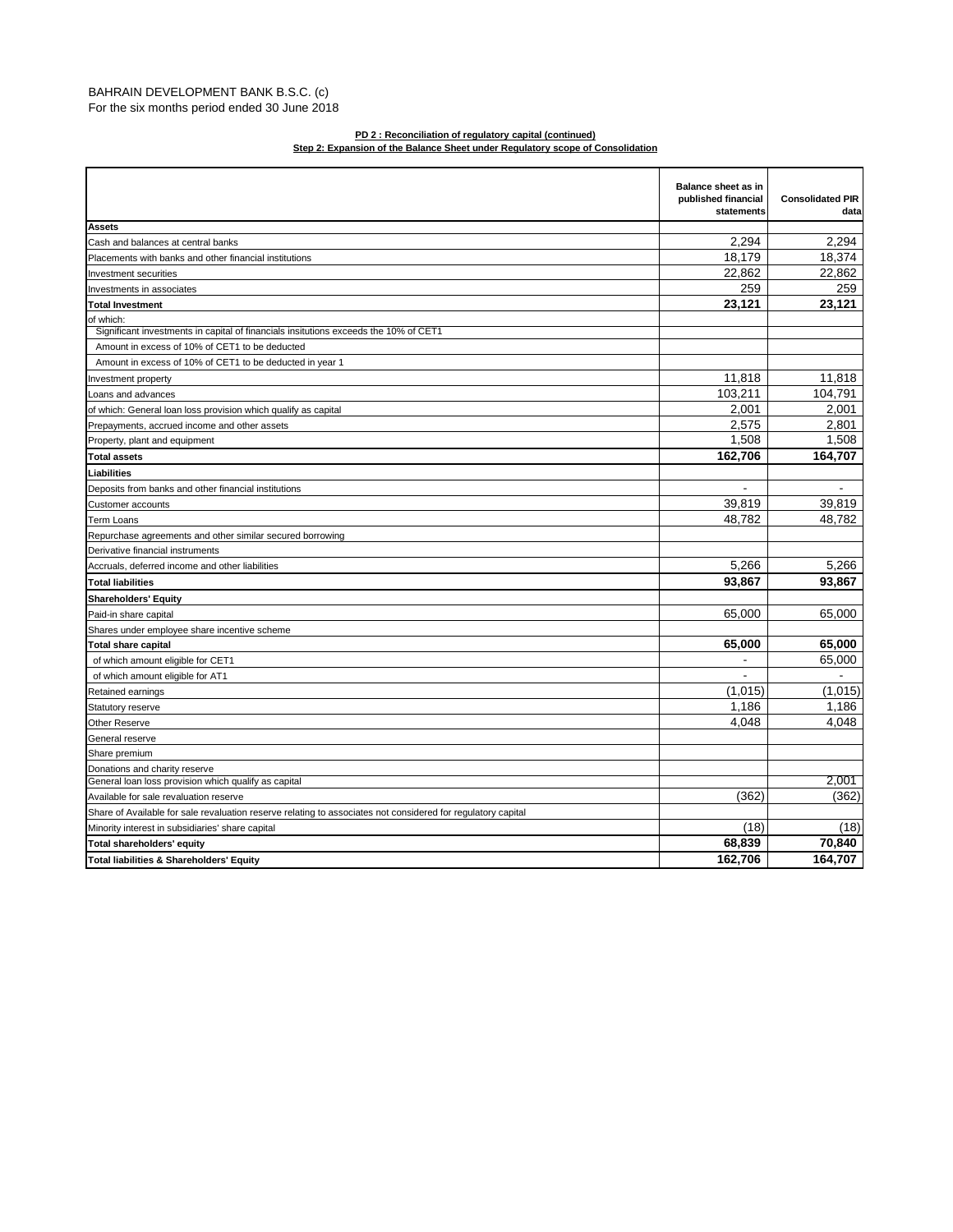| $\mathbf{1}$   | Issuer                                                                                                           | Bahrain Development Bank BSC        |
|----------------|------------------------------------------------------------------------------------------------------------------|-------------------------------------|
| $\overline{2}$ | Unique identifier (Bahrain Bourse ticker)                                                                        | <b>BDB</b>                          |
|                |                                                                                                                  | All applicable laws and regulations |
| 3              | Governing law of the instrument                                                                                  | of the Kingdom of Bahrain           |
|                |                                                                                                                  |                                     |
|                | <b>Regulatory treatment</b>                                                                                      |                                     |
| 4              | <b>Transitional CBB rules</b>                                                                                    | Common Equity Tier 1                |
|                |                                                                                                                  |                                     |
| 5              | Post-transitional CBB rules                                                                                      | Common Equity Tier 1                |
| 6              | Eligible at solo/group/group & solo                                                                              |                                     |
|                |                                                                                                                  | Group                               |
| $\overline{7}$ | <b>Instrument Type</b>                                                                                           | Common Equity shares                |
|                | Amount recognized in regulatory capital (currency in Millions, as of most recent                                 |                                     |
| 8              | reporting date)                                                                                                  | BD65,000                            |
| 9              | Par Value of instrument                                                                                          | BD1.00                              |
| 10             | Accounting classification                                                                                        | Shareholders' Equity                |
| 11             | Original date of issuance                                                                                        | Not Applicable                      |
| 12             | Perpetual or dated                                                                                               | Not Applicable                      |
| 13             | Original maturity date                                                                                           | Not Applicable                      |
| 14             | Issuer call subject to prior supervisory approval                                                                | Not Applicable                      |
| 15             | Optional call date, contingent call dates and redemption amount                                                  | Not Applicable                      |
| 16             | Subsequent call dates, if applicable                                                                             | Not Applicable                      |
|                | Coupons / dividends                                                                                              | Not Applicable                      |
| 17             | Fixed or floating dividend/coupon                                                                                | Not Applicable                      |
| 18             | Coupon rate and any related index                                                                                | Not Applicable                      |
| 19             | Existence of a dividend stopper                                                                                  | Not Applicable                      |
| 20             | Fully discretionary, partially discretionary or mandatory                                                        | Not Applicable                      |
| 21             | Existence of step up or other incentive to redeem                                                                | Not Applicable                      |
| 22             | Noncumulative or cumulative                                                                                      | Not Applicable                      |
| 23             | Convertible or non-convertible                                                                                   | Not Applicable                      |
| 24             | If convertible, conversion trigger (s)                                                                           | Not Applicable                      |
| 25             | If convertible, fully or partially                                                                               | Not Applicable                      |
| 26             | If convertible, conversion rate                                                                                  | Not Applicable                      |
| 27             | If convertible, mandatory or optional conversion                                                                 | Not Applicable                      |
| 28             | If convertible, specify instrument type convertible into                                                         | Not Applicable                      |
| 29             | If convertible, specify issuer of instrument it converts into                                                    | Not Applicable                      |
| 30             | Write-down feature                                                                                               | Not Applicable                      |
| 31             | If write-down, write-down trigger(s)                                                                             | Not Applicable                      |
| 32             | If write-down, full or partial                                                                                   | Not Applicable                      |
| 33             | If write-down, permanent or temporary                                                                            | Not Applicable                      |
| 34             | If temporary write-down, description of write-up mechanism                                                       | Not Applicable                      |
| 35             | Position in subordination hierarchy in liquidation (specify instrument type immediately senior to<br>instrument) | Not Applicable                      |
| 36             | Non-compliant transitioned features                                                                              | Not Applicable                      |
| 37             | If yes, specify non-compliant features                                                                           | Not Applicable                      |

## **PD 3 : Main features of regulatory capital instruments**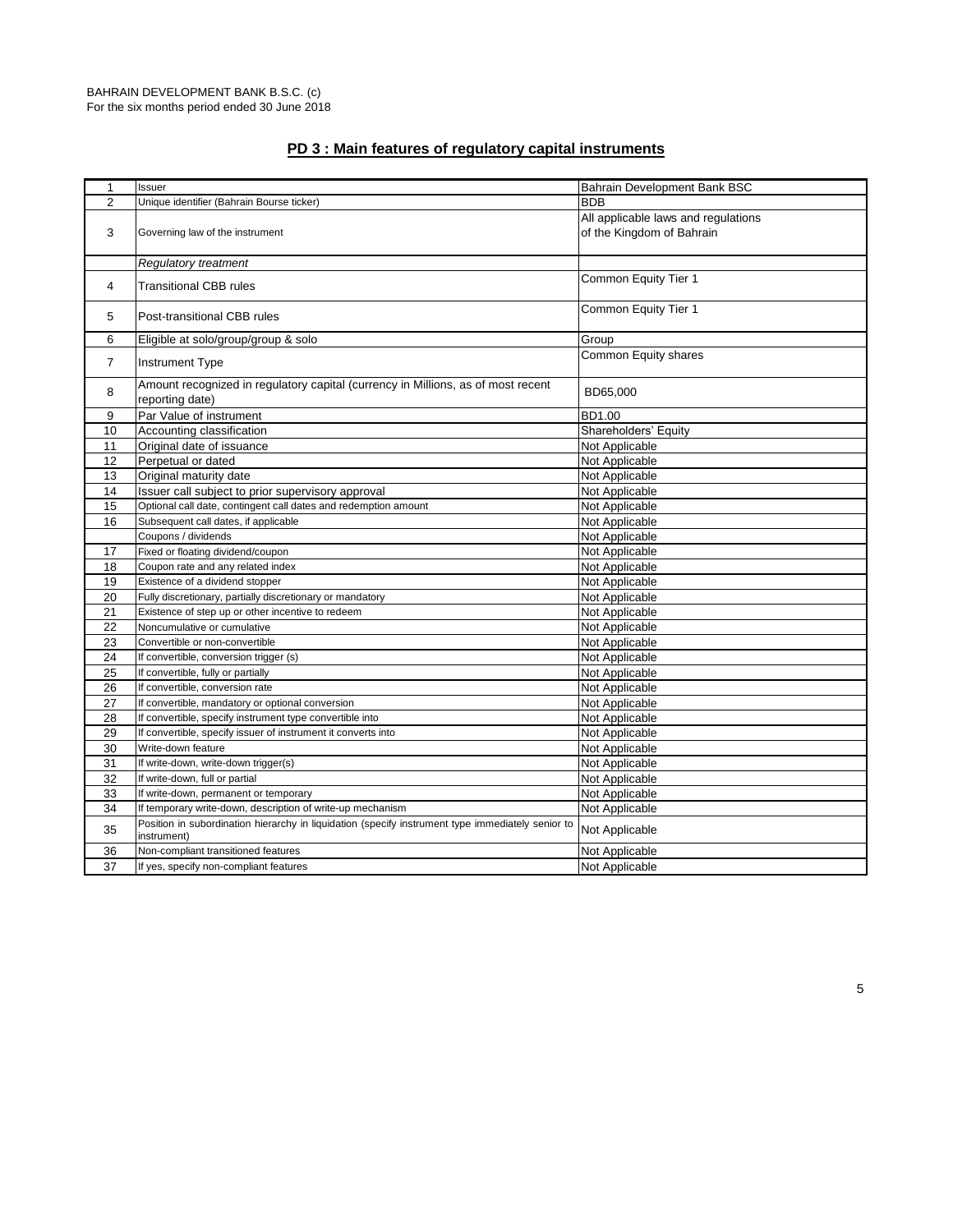#### **PD 4: Capital composition disclosure template**

|                | Common disclosure template to be used during the transition of regulatory<br>adjustments (i.e. from 30 June 2015 to 31 December 2018)                                                                                                                                        |                          | <b>Amounts</b><br>subject to pre-<br>2015 treatment | Reference |
|----------------|------------------------------------------------------------------------------------------------------------------------------------------------------------------------------------------------------------------------------------------------------------------------------|--------------------------|-----------------------------------------------------|-----------|
|                | <b>Common Equity Tier 1 capital: instruments and reserves</b>                                                                                                                                                                                                                |                          |                                                     |           |
| 1              | Directly issued qualifying common share capital (and equivalent for<br>non-joint stock companies) plus related stock surplus                                                                                                                                                 | 65,000                   |                                                     |           |
| $\overline{2}$ | Retained earnings                                                                                                                                                                                                                                                            | (1,015)                  |                                                     |           |
| 3              | Accumulated other comprehensive income (and other reserves)                                                                                                                                                                                                                  | 5,234                    |                                                     |           |
| 4              | Not Applicable                                                                                                                                                                                                                                                               | $\blacksquare$           |                                                     |           |
| 5              | Common share capital issued by subsidiaries and held by third parties<br>(amount allowed in group CET1)                                                                                                                                                                      |                          |                                                     |           |
| 6              | Common Equity Tier 1 capital before regulatory adjustments                                                                                                                                                                                                                   | 69,219                   |                                                     |           |
| 7              | Common Equity Tier 1 capital: regulatory adjustments                                                                                                                                                                                                                         |                          |                                                     |           |
| 8              | Prudential valuation adjustments<br>Goodwill (net of related tax liability)                                                                                                                                                                                                  | -                        |                                                     |           |
| 9              | Other intangibles other than mortgage-servicing rights (net of related<br>tax liability)                                                                                                                                                                                     |                          |                                                     |           |
| 10             | Deferred tax assets that rely on future profitability excluding those<br>arising from temporary differences (net of related tax liability)                                                                                                                                   |                          |                                                     |           |
| 11             | Cash-flow hedge reserve                                                                                                                                                                                                                                                      | $\blacksquare$           |                                                     |           |
| 12             | Shortfall of provisions to expected losses                                                                                                                                                                                                                                   | $\blacksquare$           |                                                     |           |
| 13             | Securitisation gain on sale (as set out in paragraph 562 of Basel II<br>framework)                                                                                                                                                                                           | ٠                        |                                                     |           |
| 14<br>15       | Not applicable.<br>Defined-benefit pension fund net assets                                                                                                                                                                                                                   | $\overline{\phantom{a}}$ |                                                     |           |
|                | Investments in own shares (if not already netted off paid-in capital on                                                                                                                                                                                                      |                          |                                                     |           |
| 16             | reported balance sheet)                                                                                                                                                                                                                                                      |                          |                                                     |           |
| 17             | Reciprocal cross-holdings in common equity                                                                                                                                                                                                                                   |                          |                                                     |           |
| 18             | Investments in the capital of banking, financial and insurance entities<br>that are outside the scope of regulatory consolidation, net of eligible<br>short positions, where the bank does not own more than 10% of the<br>issued share capital (amount above 10% threshold) |                          |                                                     |           |
| 19             | Significant investments in the common stock of banking, financial and<br>insurance entities that are outside the scope of regulatory<br>consolidation, net of eligible short positions (amount above 10%<br>threshold)                                                       |                          |                                                     |           |
| 20             | Mortgage servicing rights (amount above 10% threshold)                                                                                                                                                                                                                       |                          |                                                     |           |
| 21             | Deferred tax assets arising from temporary differences (amount above<br>10% threshold, net of related tax liability)                                                                                                                                                         |                          |                                                     |           |
| 22             | Amount exceeding the 15% threshold                                                                                                                                                                                                                                           | $\blacksquare$           |                                                     |           |
| 23<br>24       | of which: significant investments in the common stock of financials<br>of which: mortgage servicing rights                                                                                                                                                                   |                          |                                                     |           |
| 25             |                                                                                                                                                                                                                                                                              |                          |                                                     |           |
|                | of which: deferred tax assets arising from temporary differences                                                                                                                                                                                                             |                          |                                                     |           |
| 26             | National specific regulatory adjustments<br>REGULATORY ADJUSTMENTS APPLIED TO COMMON EQUITY<br>TIER 1 IN RESPECT OF AMOUNTS SUBJECT TO PRE-2015<br>TREATMENT                                                                                                                 | $\sim$                   |                                                     |           |
| 27             | Regulatory adjustments applied to Common Equity Tier 1 due to<br>insufficient Additional Tier 1 and Tier 2 to cover deductions                                                                                                                                               |                          |                                                     |           |
| 28             | Total regulatory adjustments to Common equity Tier 1                                                                                                                                                                                                                         | 69,219                   |                                                     |           |
| 29             | <b>Common Equity Tier 1 capital (CET1)</b><br><b>Additional Tier 1 capital: instruments</b>                                                                                                                                                                                  |                          |                                                     |           |
|                | Directly issued qualifying Additional Tier 1 instruments plus related                                                                                                                                                                                                        |                          |                                                     |           |
| 30             | stock surplus                                                                                                                                                                                                                                                                |                          |                                                     |           |
| 31             | of which: classified as equity under applicable accounting standards                                                                                                                                                                                                         |                          |                                                     |           |
| 32             | of which: classified as liabilities under applicable accounting standards<br>Directly issued capital instruments subject to phase out from Additional                                                                                                                        |                          |                                                     |           |
| 33             | Tier 1                                                                                                                                                                                                                                                                       |                          |                                                     |           |
| 34             | Additional Tier 1 instruments (and CET1 instruments not included in<br>row 5) issued by subsidiaries and held by third parties (amount<br>allowed in group AT1)                                                                                                              |                          |                                                     |           |
| 35             | of which: instruments issued by subsidiaries subject to phase out                                                                                                                                                                                                            |                          |                                                     |           |
| 36             | Additional Tier 1 capital before regulatory adjustments                                                                                                                                                                                                                      |                          |                                                     |           |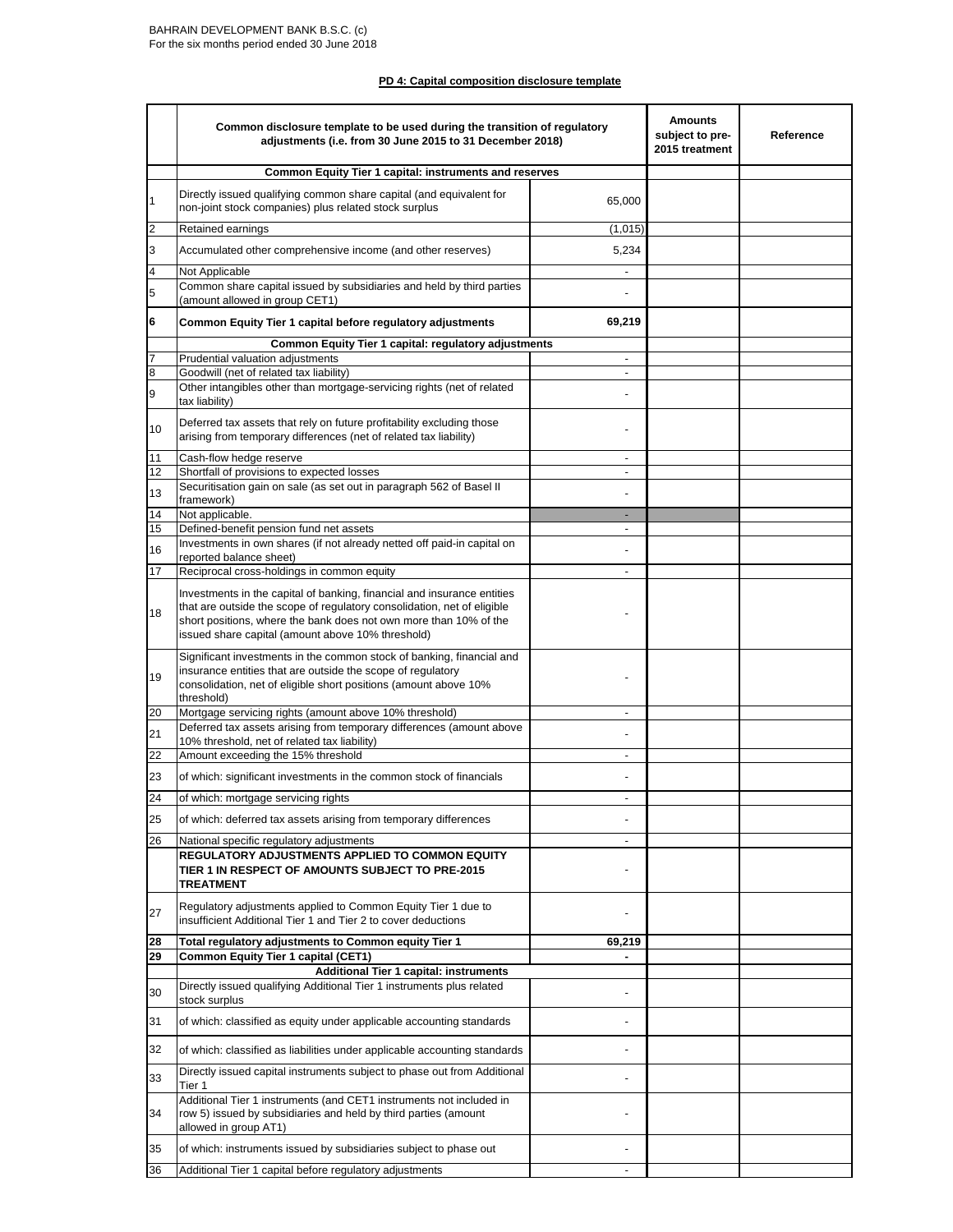|    | Additional Tier 1 capital: regulatory adjustments                                                    |                          |  |
|----|------------------------------------------------------------------------------------------------------|--------------------------|--|
| 37 | Investments in own Additional Tier 1 instruments                                                     |                          |  |
| 38 | Reciprocal cross-holdings in Additional Tier 1 instruments                                           |                          |  |
|    | Investments in the capital of banking, financial and insurance entities                              |                          |  |
|    | that are outside the scope of regulatory consolidation, net of eligible                              |                          |  |
| 39 | short positions, where the bank does not own more than 10% of the                                    |                          |  |
|    | issued common share capital of the entity (amount above 10%                                          |                          |  |
|    | threshold)                                                                                           |                          |  |
|    | Significant investments in the capital of banking, financial and                                     |                          |  |
| 40 | insurance entities that are outside the scope of regulatory                                          |                          |  |
|    | consolidation (net of eligible short positions)<br>National specific regulatory adjustments          |                          |  |
| 41 |                                                                                                      |                          |  |
|    | REGULATORY ADJUSTMENTS APPLIED TO ADDITIONAL TIER 1                                                  |                          |  |
|    | IN RESPECT OF AMOUNTS SUBJECT TO PRE-2015 TREATMENT                                                  |                          |  |
|    | Regulatory adjustments applied to Additional Tier 1 due to insufficient                              |                          |  |
| 42 | Tier 2 to cover deductions                                                                           |                          |  |
| 43 | Total regulatory adjustments to Additional Tier 1 capital                                            | $\overline{\phantom{m}}$ |  |
| 44 | <b>Additional Tier 1 capital (AT1)</b>                                                               |                          |  |
| 45 | Tier 1 capital (T1 = CET1 + AT1)                                                                     | 69,219                   |  |
|    | Tier 2 capital: instruments and provisions                                                           |                          |  |
|    |                                                                                                      |                          |  |
| 46 | Directly issued qualifying Tier 2 instruments plus related stock surplus                             |                          |  |
|    |                                                                                                      |                          |  |
| 47 | Directly issued capital instruments subject to phase out from Tier 2                                 |                          |  |
|    | Tier 2 instruments (and CET1 and AT1 instruments not included in                                     |                          |  |
| 48 | rows 5 or 34) issued by subsidiaries and held by third parties (amount                               |                          |  |
|    | allowed in group Tier 2)                                                                             |                          |  |
| 49 | of which: instruments issued by subsidiaries subject to phase out                                    |                          |  |
|    |                                                                                                      |                          |  |
| 50 | Provisions                                                                                           | 2,001                    |  |
| 51 | Tier 2 capital before regulatory adjustments                                                         | 2,001                    |  |
|    | Tier 2 capital: regulatory adjustments                                                               |                          |  |
| 52 | Investments in own Tier 2 instruments                                                                | $\overline{\phantom{a}}$ |  |
| 53 | Reciprocal cross-holdings in Tier 2 instruments                                                      | $\blacksquare$           |  |
|    | Investments in the capital of banking, financial and insurance entities                              |                          |  |
|    | thatare outside the scope of regulatory consolidation, net of eligible                               |                          |  |
| 54 | short positions, where the bank does not own more than 10% of the                                    |                          |  |
|    | issued common share capital of the entity (amount above the 10%                                      |                          |  |
|    | threshold)                                                                                           |                          |  |
|    | Significant investments in the capital banking, financial and insurance                              |                          |  |
| 55 | entities that are outside the scope of regulatory consolidation (net of<br>eligible short positions) |                          |  |
| 56 | National specific regulatory adjustments                                                             |                          |  |
|    |                                                                                                      |                          |  |
|    | REGULATORY ADJUSTMENTS APPLIED TO TIER 2 IN RESPECT                                                  |                          |  |
|    | OF AMOUNTS SUBJECT TO PRE-2015 TREATMENT                                                             |                          |  |
| 57 | Total regulatory adjustments to Tier 2 capital                                                       |                          |  |
| 58 | Tier 2 capital (T2)                                                                                  | 2,001                    |  |
| 59 | Total capital (TC = $T1 + T2$ )                                                                      | 71,220                   |  |
|    | RISK WEIGHTED ASSETS IN RESPECT OF AMOUNTS SUBJECT                                                   |                          |  |
|    | TO PRE-2015 TREATMENT                                                                                |                          |  |
| 60 | <b>Total risk weighted assets</b>                                                                    | 170,397                  |  |
|    | <b>Capital ratios</b>                                                                                |                          |  |
|    |                                                                                                      |                          |  |
| 61 | Common Equity Tier 1 (as a percentage of risk weighted assets)                                       | 40.41%                   |  |
| 62 | Tier 1 (as a percentage of risk weighted assets)                                                     | 40.41%                   |  |
| 63 | Total capital (as a percentage of risk weighted assets)                                              | 41.52%                   |  |
|    | Institution specific buffer requirement (minimum CET1 requirement                                    |                          |  |
|    | plus capital conservation buffer plus countercyclical buffer                                         |                          |  |
| 64 | requirements plus D-SIB buffer requirement expressed as a                                            | 9.00%                    |  |
|    | percentage of risk weighted assets)                                                                  |                          |  |
|    |                                                                                                      |                          |  |
| 65 |                                                                                                      |                          |  |
|    | of which: capital conservation buffer requirement                                                    | 2.50%                    |  |
| 66 | of which: bank specific countercyclical buffer requirement (N/A)                                     | 0.00%                    |  |
|    |                                                                                                      |                          |  |
| 67 | of which: D-SIB buffer requirement (N/A)                                                             | 0.00%                    |  |
| 68 | Common Equity Tier 1 available to meet buffers (as a percentage of                                   | 40.41%                   |  |
|    | risk weighted assets)                                                                                |                          |  |
|    | National minima including CCB (if different from Basel 3)                                            |                          |  |
| 69 | CBB Common Equity Tier 1 minimum ratio                                                               | 9.00%                    |  |
| 70 | CBB Tier 1 minimum ratio                                                                             | 10.50%                   |  |
| 71 | CBB total capital minimum ratio                                                                      | 12.50%                   |  |
|    | Amounts below the thresholds for deduction (before risk weighting)                                   |                          |  |
|    |                                                                                                      |                          |  |
| 72 | Non-significant investments in the capital of other financials                                       | 689                      |  |
| 73 | Significant investments in the common stock of financials                                            | 259<br>$\blacksquare$    |  |
| 74 | Mortgage servicing rights (net of related tax liability)                                             |                          |  |
| 75 | Deferred tax assets arising from temporary differences (net of related<br>tax liability)             |                          |  |